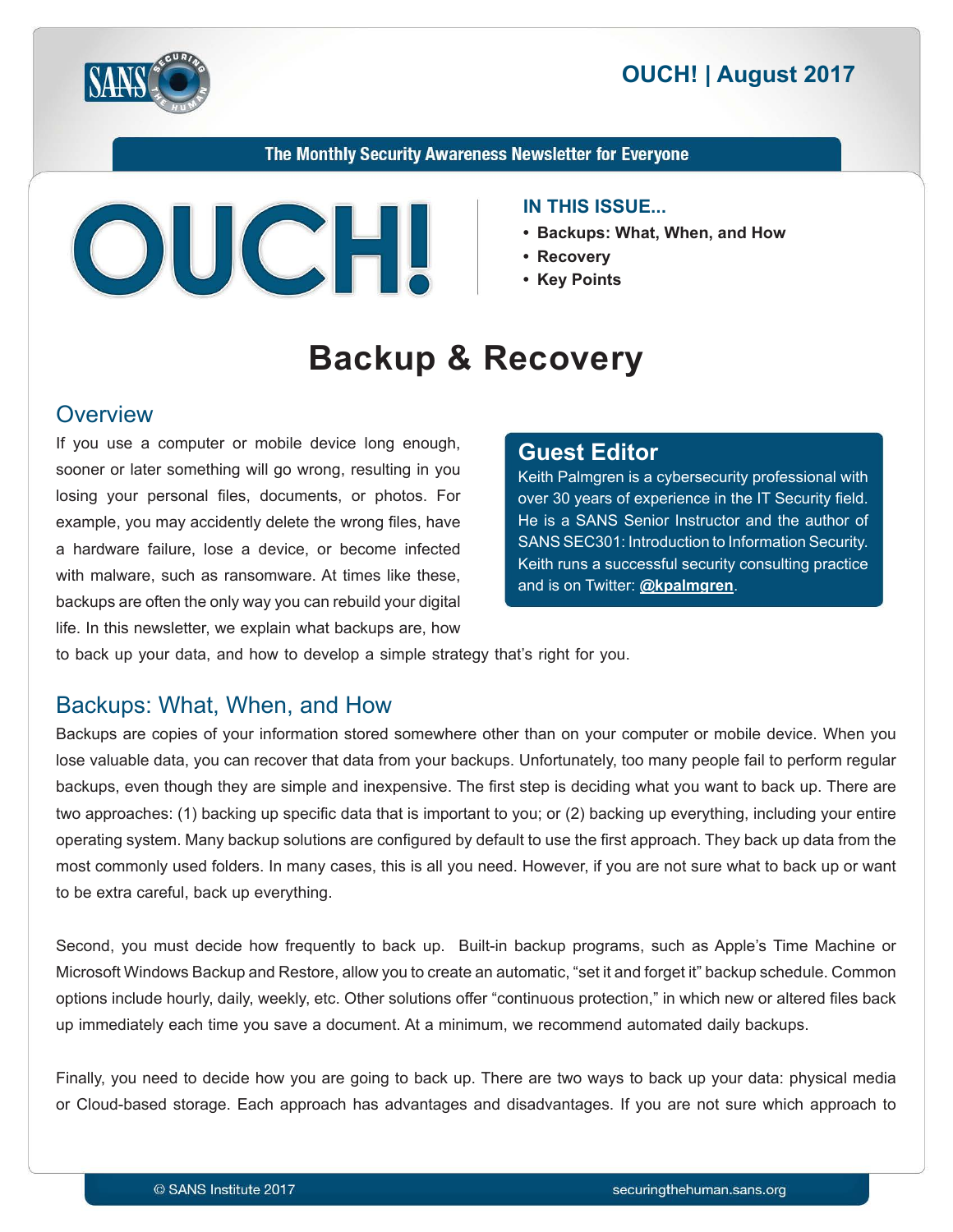# **2017 | OUCH! | August 2017**



#### **Backup & Recovery**

use, you can use both at the same time. Physical media is devices you control, such as external USB drives or Wi-Fi accessible network devices. The advantage of using your own physical media is it enables you to back up and recover large amounts of data very quickly. The disadvantage of such an approach is if you become infected with malware, such as ransomware, it is possible for the infection to spread to your backups. Also, if you have a disaster, such as fire or theft, it can result in you losing not only your computer, but the backups as well. As such, if you use external devices for backups, you should store a copy of your backup off-site in a secure location. Make sure backups you store off-site are properly labeled.

Cloud-based solutions are online services that store your files on the Internet. Typically, you install an application on your computer. The application then automatically backs your files, either on a schedule or as you modify them. An



advantage of Cloud solutions is their simplicity--backups are often automatic and you can usually access your files from anywhere. Also, since your data resides in the Cloud, home disasters, such as fire or theft, will not affect your backup. Finally, Cloud backups can help you recover from malware infections, such as ransomware, as many Cloud solutions allow you to recover from pre-infected versions. The disadvantages are it can take a long time to back up or recover very large amounts of data. Also, privacy and security is important. Does the backup service provide strong security controls, such as encrypting your data and two-step verification?

Finally, don't forget your mobile devices. With mobile devices, most of your data, such as email, calendar events, and contacts, is already stored in the Cloud. However, your mobile app configurations, recent photos, and system preferences may not be stored in the Cloud. By backing up your mobile device, not only do you preserve this information, but it is easier to transfer your data when you upgrade to a new device. An iPhone/iPad can back up automatically to Apple's iCloud. Android, or other mobile devices depend on the manufacturer or servicer provider. In some cases, you may have to purchase a mobile app designed specifically for backups.

#### Recovery

Backing up your data is only half the battle; you must be sure that you can recover it. Check periodically that your backups are working by retrieving a file and making sure it is the same as the original. Also, be sure to make a full system